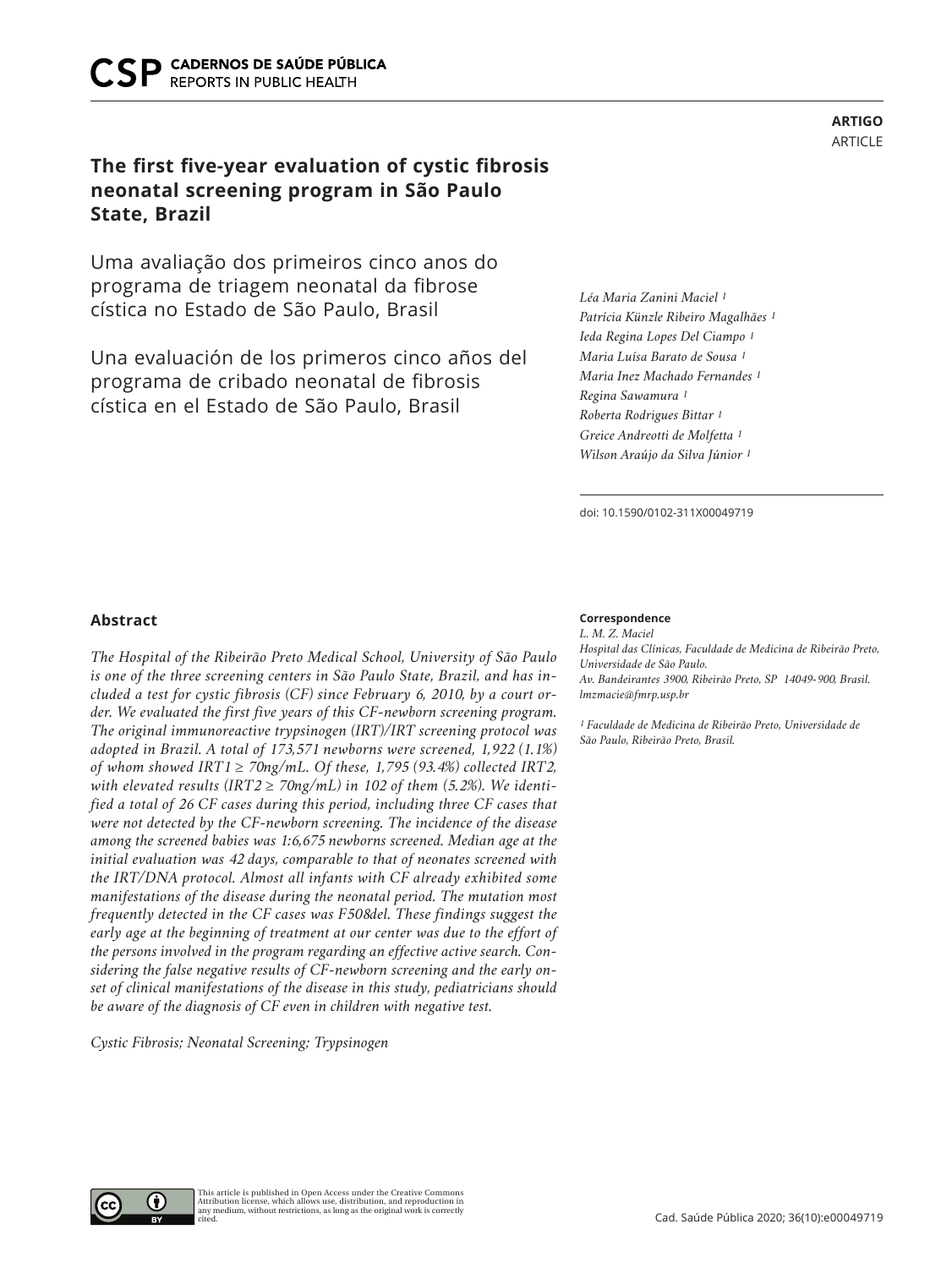## **Introduction**

Cystic fibrosis (CF) is a hereditary autosomal recessive disease with an incidence ranging from 1:2,000 to 1:10,000 among Caucasians in several countries 1,2,3. In Brazil, its incidence has been estimated at 1:7,576 to 1:8,400 live births 4,5. CF is associated with changes in the ion transport regulatory transmembrane protein (CFTR – cystic fibrosis transmbrane regulatory), which, among other functions, acts as a chloride channel that carries this ion out of the cell 6. More than 2,000 mutations in the CFTR gene have already been described and, depending on the mutation, the protein defect may be more or less severe, with consequent differences in the clinical presentation of the disease or in the patient's age at the onset of the disease 7.

Newborn screening for CF (CF-NBS) became available in 1979 8 and in recent years has been expanded around the world 9.

Immunoreactive trypsinogen (IRT) determination is the starting point for NBS in all protocols used thus far 10 although IRT levels can be elevated in various situations not related to CF 11. The original IRT/IRT screening protocol was adopted in Brazil in view of the ethnic heterogeneity of the Brazilian population and the need to investigate various mutations, despite the known large number of false-positive results 12,13 which induce unnecessary anxiety in the parents until the diagnosis of CF can be ruled out.

In Brazil, CF-NBS has been performed in some states (Paraná, Santa Catarina and Minas Gerais) since 2001, but in São Paulo State it began only on February 6, 2010. Currently, the entire country has introduced CF-NBS.

In São Paulo State, there are three neonatal screening centers: Hospital of the Ribeirão Preto Medical School, University of São Paulo (HCFMRP-USP), University of Campinas (UNICAMP) and Association of Parents and Friends of the Exceptional (APAE) of São Paulo. NBS Program of HCFMRP-USP covers the screening of children born in the northeastern region of São Paulo State.

The objectives of this study are to report the data regarding CF-NBS at HCFMRP-USP and to perform a critical analysis of the results of this screening five years after its implementation.

#### **Patients and methods**

We analyzed retrospectively the results of all newborns whose NBS tests were sent to HCFMRP-USP from February 6, 2010 to January 31, 2015, and the clinical and laboratory data of all babies whose screening was positive for the disease and who were therefore evaluated at the Cystic Fibrosis Outpatient Clinic of HCFMRP-USP. We also included babies with a negative CF-NBS, but with a CF diagnosis confirmed by clinical signs and symptoms suggestive of the disease and a positive sweat chloride test (SCT). For data collection, we used the database of the Neonatal Screening Laboratory of HCFMRP-USP, the records of the hospital system and clinical records of the children diagnosed with CF.

The strategy used for CF-NBS was the IRT/IRT protocol, which recommends a first collection of the test (IRT1) between the third and fifth day of life and a second IRT collection (IRT2) between three and four weeks of life for children with IRT1 results  $\geq 70$ ng/mL. If the IRT2 value remained high (≥ 70ng/mL), the children were re-called for clinical evaluation and the SCT was performed for diagnostic confirmation. Collections were considered to be late when IRT1 was collected at more than 15 days of age, a situation in which IRT1 was considered to be IRT2, or when IRT1 or IRT2 was collected after more than 30 or 45 days, respectively.

Blood samples were collected on Schleicher & Schuell # 903 filter paper (Lot W041; Germany) at the hospitals and basic health care units of the cities and sent to the Screening Laboratory of HCFMRP-USP. IRT was measured with the commercial DELFIA Neonatal IRT kit (time-resolved fluoroimmunoassay kit A005-110, Wallac Oy, USA) using immunofluorimetric methodology according to the manufacturer's guidelines. The intra-assay coefficient of variation was 5.9% at the concentration of 20.0ng/mL and the inter-assay error was 6.7% at the concentration of 26.4ng/mL. The method used in the SCT is based on the stimulation of pilocarpine sweating and iontophoresis in the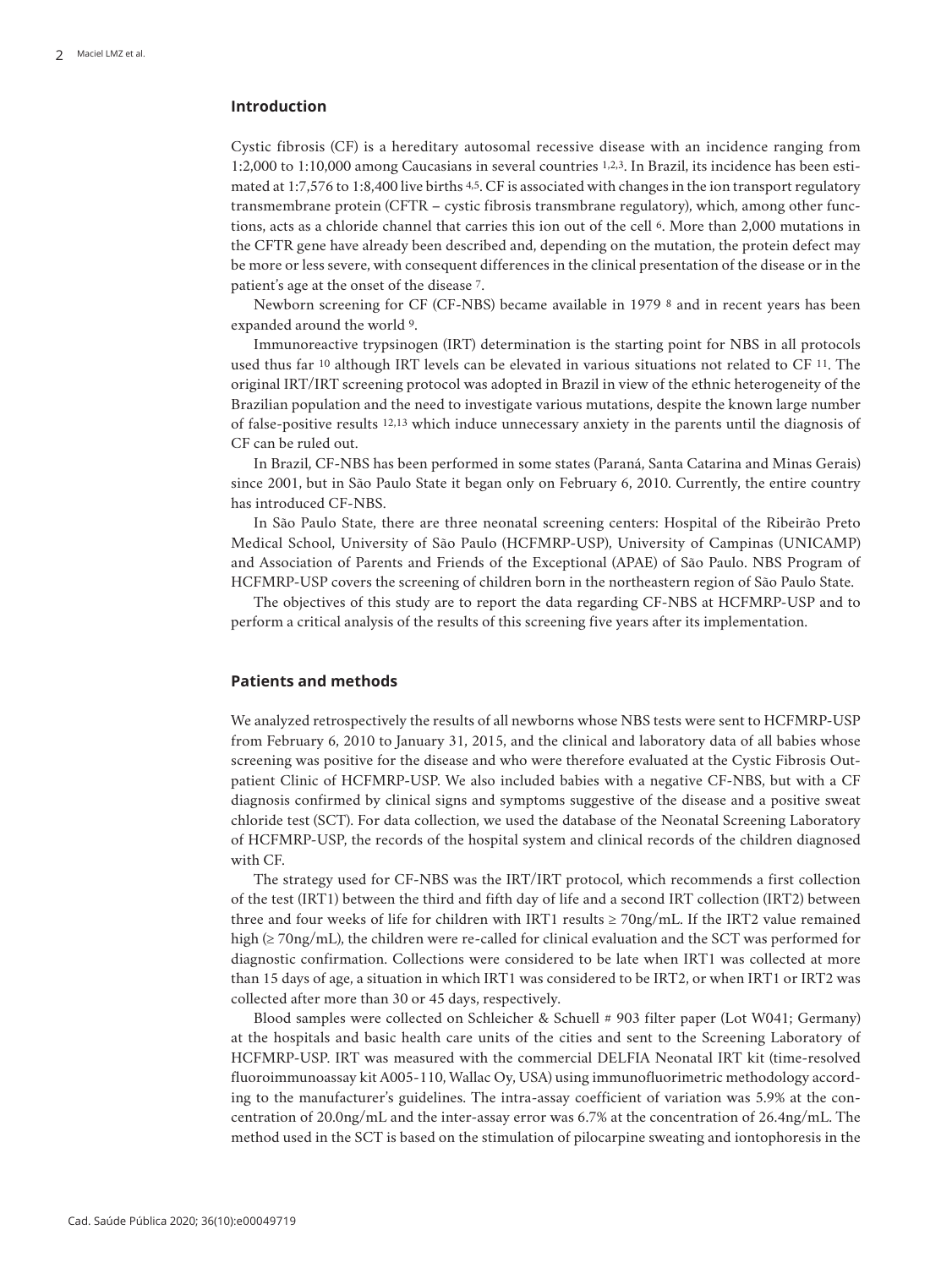forearm 14 and subsequent determination of chloride in sweat-soaked gauze by spectrophotometry using the modified 15 commercial kit (Labtest Diagnostica S.A., Brazil).

Chloride concentrations in the sweat test below 30mEq/L were considered normal and concentrations higher than 60mEq/L were considered to represent a diagnosis of CF. Intermediate values between 30 and 60mEq/L were considered to be doubtful, and the test was repeated on another day.

The results of NBS tests were considered to be false positive in the presence of two results of IRT ≥ 70ng/mL followed by a normal SCT and to be false negative when the child had one or two normal IRTs, and the diagnosis of CF was performed based on clinical manifestations of the disease and two positive SCT.

Clinical evaluation of babies with IRT1 and IRT2  $\geq$  70ng/mL was performed by a pediatric gastroenterology specialist after the SCT. All children diagnosed with CF and those with a SCT in the doubtful range were referred to the CF Outpatient Clinic for follow-up.

Clinical manifestations of the patients diagnosed with CF were collected at the first consultation in the specialized clinic and were subdivided as follows: gastrointestinal in the presence of steatorrhea, vomiting or diarrhea; respiratory in the presence of persistent coughing, wheezing or repetitive "pneumonia", and/or "metabolic" in the presence of dehydration or lack of weight gain.

The variables studied were: median age (interquartile range – IQR) of the child at collection of the first IRT, positivity in the NSB test and in the SCT, sensitivity and specificity of the NBS test, time of CF diagnosis and initial clinical manifestations of babies with a diagnosis of CF. Babies with meconium ileus were excluded from the determination of sensitivity 16. The dates of each NBS step were analyzed in order to determine the effectiveness of the CF-NBS Program.

### **DNA amplification and molecular analysis**

#### **• Sanger sequencing assay**

Eighteen patients (Table 1) were subjected to sequencing of the entire CFTR coding region. Genomic DNA was extracted from peripheral blood leukocytes using the Wizard Genomic DNA Purification kit (Promega, Madison, USA) according to the manufacturer's instructions. Thirty-two pairs of primers were designed to amplify the 27 exons and adjacent intronic regions of the CFTR gene (primer sequences and PCR conditions available upon request). The PCR-amplified DNA fragments were subjected to direct sequencing with an automatic capillary sequencing system (ABI 3500X Genetic Analyzer, Applied Biosystems, Foster City, USA) using the Big Dye terminator v3.1 cycle sequencing kit (Applied Biosystems) and the same PCR primers, following the manufacturer's instructions. Results were analyzed using the FinchTV software, version 1.4.0 (https://digitalworldbiology.com/ FinchTV) and the sequences obtained were compared to the reference of the GenBank database (NM\_000492).

#### **• Multiplex Ligation-dependent Probe Amplification (MLPA) assay**

Patients bearing none or heterozygous for CFTR deleterious mutations were submitted to MLPA for the screening of deletions or duplications in CFTR gene. We employed the SALSA MLPA P091- CFTR kit (MRC-Holland), according to manufacturer's instructions. Results were analyzed using the software Coffalyser for MLPA data interpretation.

## **Results**

From February 2010 to January 2015, 176,562 births occurred according to the Brazilian Information System on Live Births (SINASC) and 173,571 newborn were subjected to the NBS test at HCFMRP-USP. The median age (IQR) at test collection (IRT1) was 5.0 (4-7) days. Of the total number of children screened, 1,946 (1.1%) presented IRT1  $\geq$  70 ng/mL. Of these, 1,795 (93.4%) collected IRT2, with a result ≥ 70ng/mL in 102 of them (5.7%) (Figure 1). The median [IQR] age for the collection of IRT2 was 28 (24-33) days.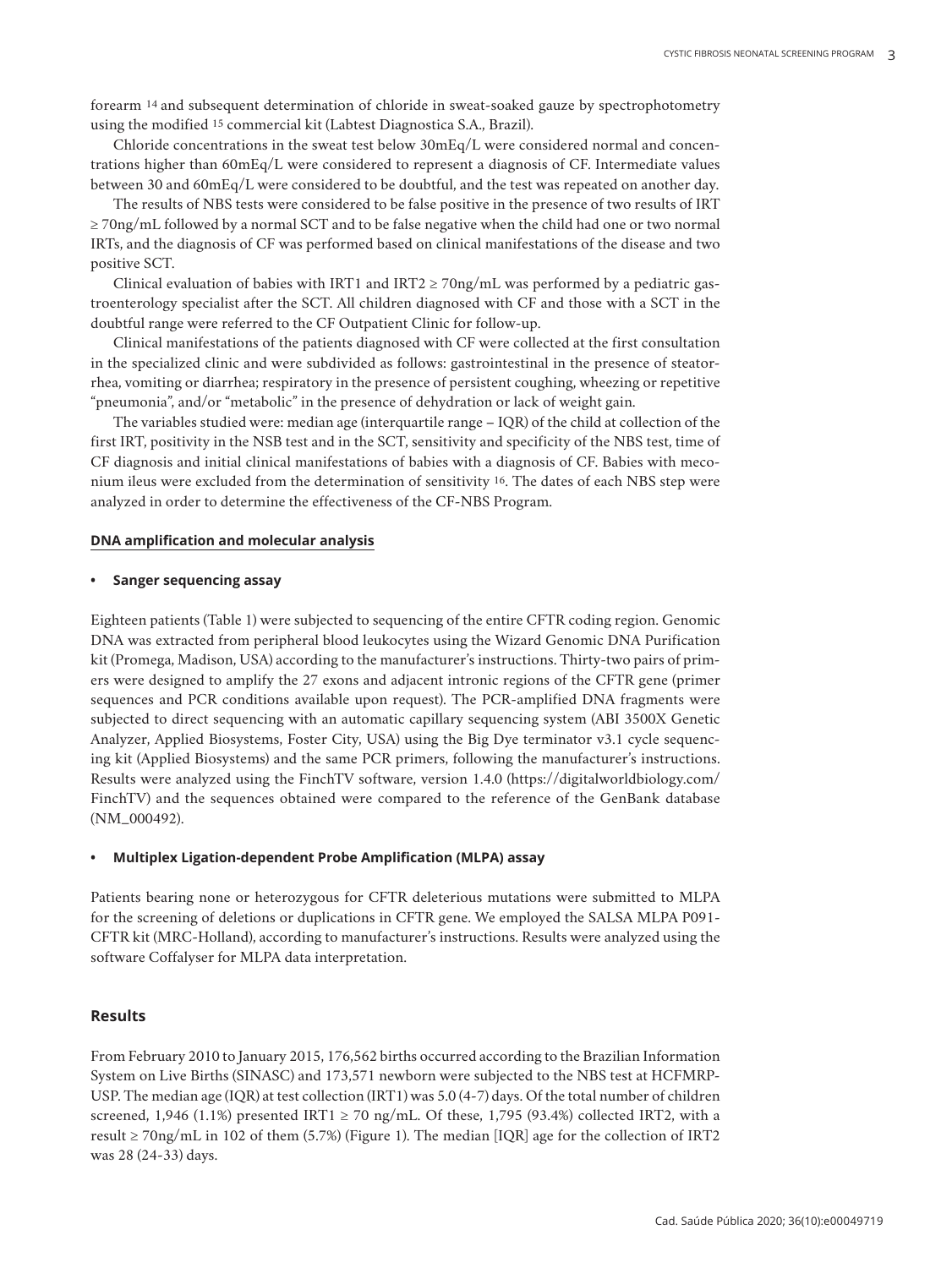#### **Table 1**

Clinical and laboratory data of newborns with cystic fibrosis detected at Hospital of the Ribeirão Preto Medical School, University of São Paulo, from February 2010 to January 2015.

| Newborn        | Gestatonal  | IRT1    | IRT <sub>2</sub>         | <b>Sweat chlorine</b> | Onset of     | <b>Clinical manifestations</b> |             |                  | Age at 1st   |
|----------------|-------------|---------|--------------------------|-----------------------|--------------|--------------------------------|-------------|------------------|--------------|
|                | age (weeks) | (ng/mL) | (ng/mL)                  | (mEq/L)               | symptoms     | Gastro-                        | Respiratory | <b>Metabolic</b> | evaluation   |
|                |             |         |                          |                       | (day)        | intestinal                     |             |                  | (day)        |
| $\mathbf{1}$   | 39          | 145.0   | 73.9                     | 94.8                  | 15           |                                | Yes         |                  | 30           |
| 2              | 37          | 83.4    | 89.2                     | 83.0                  | Birth        | Yes                            |             |                  | 53           |
| 3              | 38          | 205.0   | 90.5                     | 53.5                  | Birth        | Yes                            |             |                  | 93           |
| $\overline{4}$ | 36          | 140.0   | 93.7                     | 112.6                 | Birth        | Yes                            | Yes         | Yes              | 48           |
| 5              | 40          | 71.6    | 101.0                    | 59.5                  | <b>Birth</b> | Yes                            | Yes         |                  | 35           |
| 6              | 38          | 105.0   | 116.0                    | 69.7                  | Birth        |                                | Yes         | Yes              | 41           |
| $\overline{7}$ | 39          | 203.0   | 152.0                    | 138.0                 | Birth        | Yes                            |             | Yes              | 35           |
| 8              | 38          | 156.0   | 153.0                    | 98.7                  | Birth        | Yes                            |             |                  | 35           |
| 9              | 39          | 194.0   | 165.0                    | 70.9                  | Birth        | MI                             |             |                  | $\mathbf{1}$ |
| 10             | 33          | 154.0   | 172.0                    | 126.3                 | <b>Birth</b> | MI                             |             |                  | $\mathbf{1}$ |
| 11             | 37          | 251.0   | 191.0                    | 197.0                 | Birth        | MI                             |             |                  | $\mathbf{1}$ |
| 12             | 38          | 303.0   | 226.0                    | 131.1                 | 15           | Yes                            | Yes         |                  | 53           |
| 13             | 38          | 485.0   | 232.0                    | 88.8                  | <b>Birth</b> |                                | Yes         |                  | 31           |
| 14             | 40          | 139.0   | 272.0                    | 75.0                  | <b>Birth</b> | Yes                            |             |                  | 43           |
| 15             | 35          | 317.0   | 295.0                    | 170.0                 | Birth        | Yes                            |             | Yes              | 49           |
| 16             | 35          | 187.0   | <b>NC</b>                | 110.0                 | <b>Birth</b> |                                | Yes         |                  | 97           |
| 17             | 39          | 83.4    | LC                       | 55.9                  | 40           | Yes                            | Yes         | Yes              | 82           |
| 18             | 38          | 166.0   | <b>NC</b>                | 65.1                  | Birth        | Yes                            | Yes         |                  | 51           |
| 19             | 40          | 119.0   | <b>NC</b>                | 53.7                  | Birth        |                                |             | Yes              | 90           |
| 20             | 38          | 204.0   | 124.0                    | 115.2                 | <b>Birth</b> | Yes                            |             |                  | 34           |
| 21             | 38          | 143.0   | 120.0                    | 52.1                  | 30           |                                |             | Yes              | 34           |
| $22*$          | 39          | 298.0   | 189.0                    | 59.7                  | 23           | Yes                            |             |                  | 25           |
| $23*$          | 26          | 77.0    | 74.2                     | <b>ND</b>             | Birth        | MI                             |             |                  | 33           |
| $24$ **        | 40          | 39.0    | $\overline{\phantom{a}}$ | 88.3                  | 60           |                                | Yes         | Yes              | 118          |
| $25***$        | 39          | 48.5    | $\overline{\phantom{a}}$ | 126.5                 | 60           |                                | Yes         | Yes              | 264          |
| $26$ **        | 37          | 92.9    | 54.8                     | 63                    | 60           |                                | Yes         |                  | 475          |

IRT: immunoreactive trypsinogen; LC: late collection; MI: meconium ileus; NC: not collected; ND: not done.

\* Death;

\*\* False negative.

The SCT was performed in 90 (88.2%) of the babies with elevated IRT2 and 63 (61.8%) had normal results (Figure 1). Fifteen children had a  $SCT \ge 60 \text{mEq/L}$ : the diagnosis of CF was confirmed in all but one, with the latter being considered a false positive NBS test. The SCT of 12 babies was ≥ 30 and < 60mEq/L: CF was confirmed in four; seven of them were considered be false-positive NBS results and one NB died at three months of age.

Among the babies with IRT2  $\geq$  70ng/mL, two were not subjected to the SCT due to loss of followup and ten died. One of the children who died had a diagnosis of meconium ileus at birth, and therefore a diagnosis of CF (Figure 1).

A total of 119 babies (6.2%) were not subjected to the IRT2 (Figure 2): 23 died and ten were not located due to a change of address. Eighty-six NB were located and called for the SCT because they were older than one month. Among these children, the SCT was elevated in three, and CF was confirmed.

Thirty-two children had late IRT1 or IRT2 collections (Figure 3): ten died, one was lost to followup and 21 performed the SCT, which was positive in only one of them.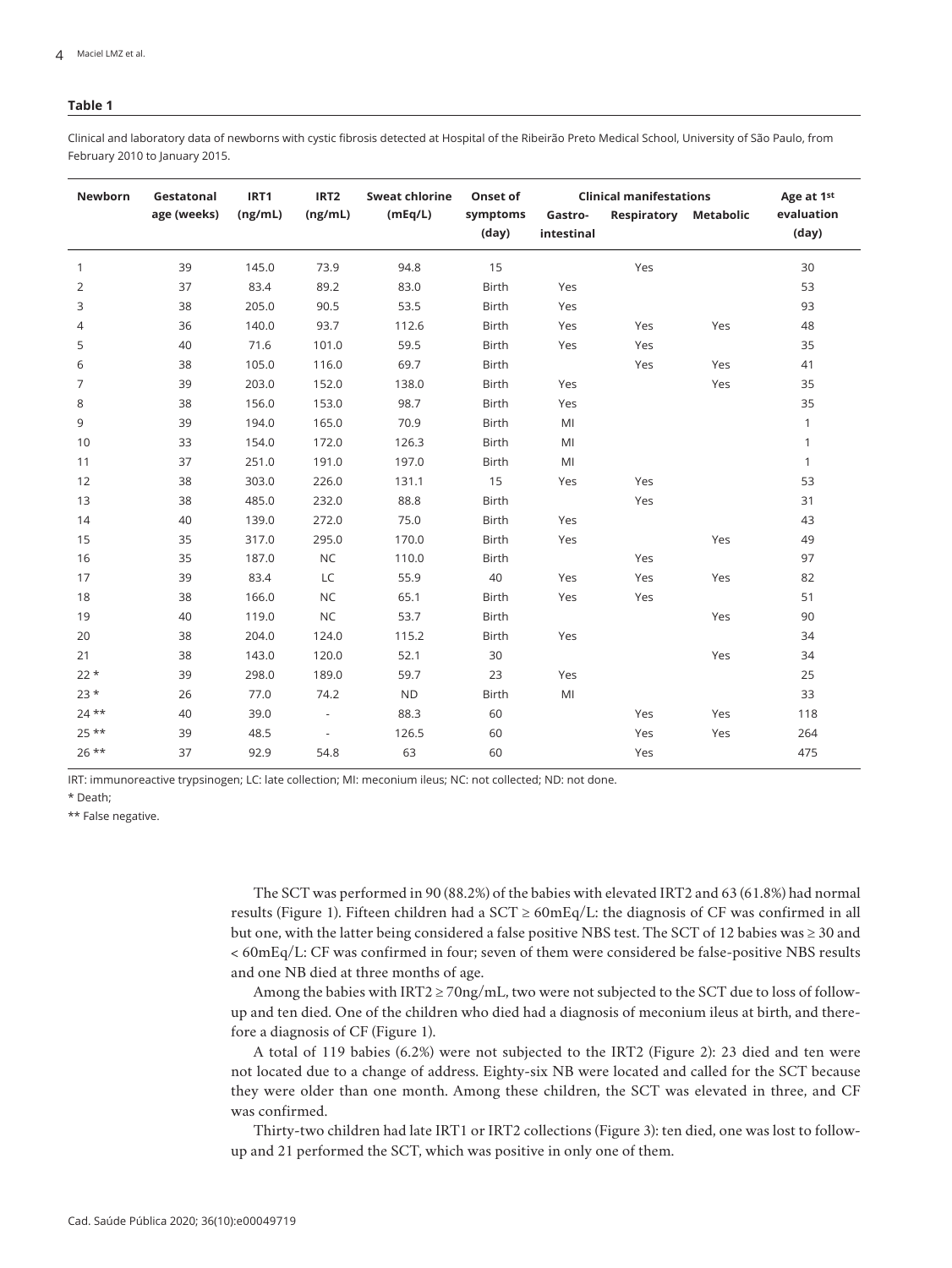### **Figure 1**

Results of immunoreactive trypsinogen (IRT)/IRT screening strategy.



### **Figure 2**

Results of cystic fibrosis screening strategy in children who did not harvest immunoreative trypsinogen (IRT2).



### **Figure 3**

Results of cystic fibrosis screening strategy in children who had late collection of samples.

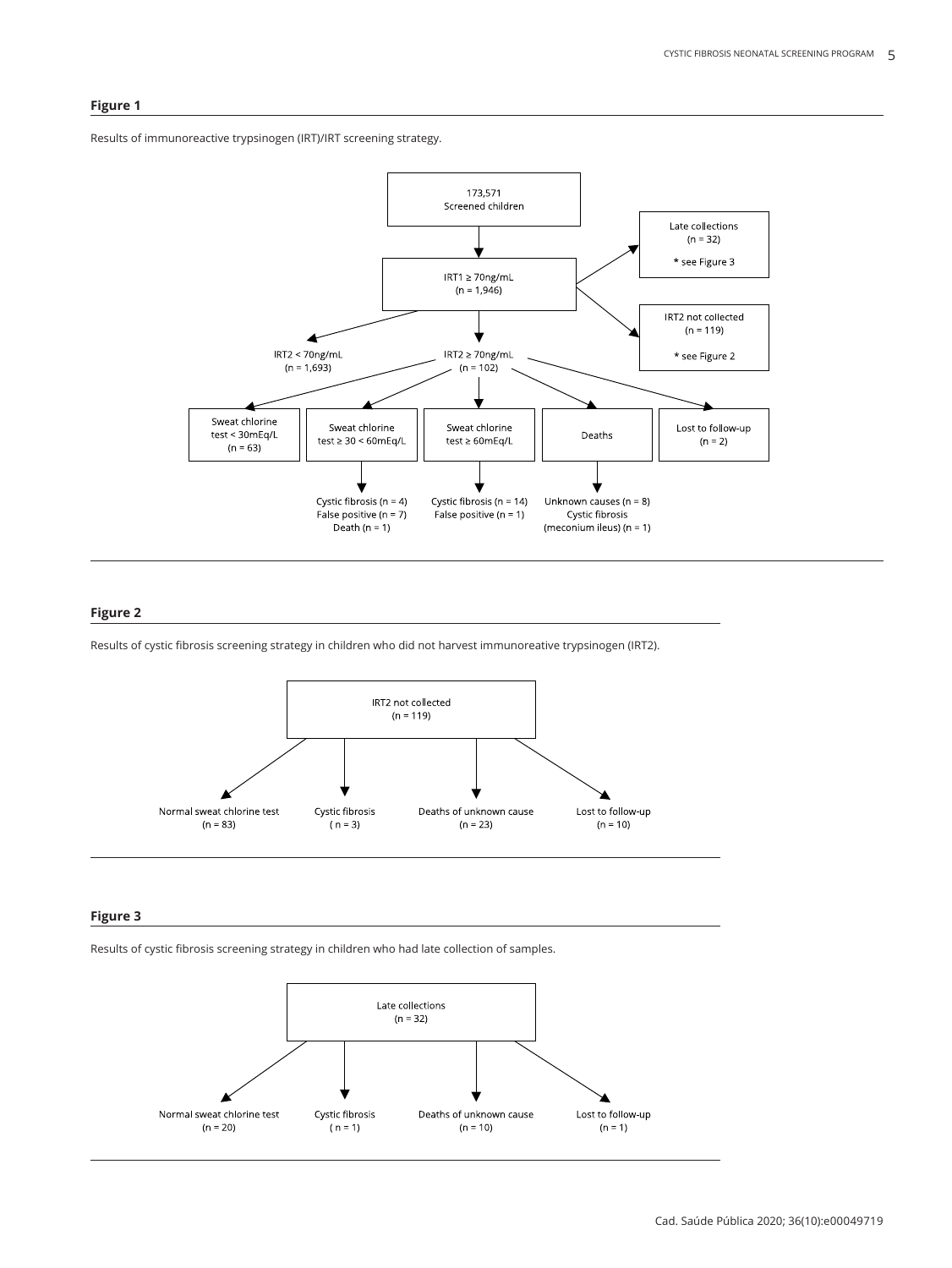Forty-four deaths (2.3%) occurred among the babies subjected to IRT1 collection during the study period (n = 1,946), one of them with meconium ileus and another with an elevated SCT who had actually started treatment with pancreatin but who died in her hometown and was not submitted to autopsy. Most of the babies who died had complex congenital cardiopathies, renal malformations, and genetic syndromes. Few of these babies' autopsy reports were obtained since most deaths occurred in their hometowns and autopsies are often not authorized by the parents in Brazil.

During the study period, three babies with a negative NBS test (false-negative result) were detected as having CF. The results of their SCTs were 63, 88.3 and 126.5mEq/L and their age at diagnosis was 475, 264 and 118 days, respectively.

Considering all the cases detected ( $n = 26$ ) during the study period, one affected patient per 6,675 screened newborn was identified. Median age (IQR) at IRT2 collection was 26 (21.5-30.2) days and median age at the SCT was 44 days (34.5-59). Among the babies with an elevated IRT2 ( $n = 102$ ), the result was false positive in 71 of them (69.6%). The sensitivity of the NBS test using the IRT/IRT protocol for CF was 88.5%, specificity was 98.9%, the positive predictive value was 1.2%, the negative predictive values was 99.9%, and accuracy was 97.9%.

The median age (IQR) at first evaluation was 42 (32-73) days for all babies detected by screening and 43 (35-81) days with the exclusion of four babies with meconium ileus (Table 1).

Almost all babies with CF already exhibited some clinical manifestations during the neonatal period, mainly gastrointestinal symptoms (17/26, 65.4%) with four of them having meconium ileus, pulmonary symptoms (12/26, 46.1%) and metabolic symptoms (9/26, 34.6%). The complete patient characteristics for IRT, SCTs, and CFTR genotype are described in Tables 1 and 2.

#### **Table 2**

Molecular analysis data of newborns with cystic fibrosis detected at Hospital of the Ribeirão Preto Medical School, University of São Paulo, from February 2010 to January 2015.

| <b>Newborn</b> | <b>Sanger sequencing</b>                                                                                                                    | <b>MLPA</b>                         |
|----------------|---------------------------------------------------------------------------------------------------------------------------------------------|-------------------------------------|
| $\mathbf{1}$   | Positive for the F508del mutation in homozygosis in exon 11 in the CFTR gene                                                                | <b>ND</b>                           |
| 2              | Positive for the F508del and Leu997Phe mutations in heterozygosis in exons 11 and 19,<br>respectively in the CFTR gene                      | <b>ND</b>                           |
| 3              | Positive for the Met470Val mutation in homozygosis and F508del in heterozygosis,<br>both in exon 11 in the CFTR gene                        | No deletions/No<br>duplications     |
| $\overline{4}$ | Positive for the Gly85Glu and F508del mutations in heterozygosis in exons 3 and 11,<br>respectively, in the CFTR gene                       | F508del in heterozygosis            |
| 5              | Positive for the F508del mutation in homozygosis in exon 11 in the CFTR gene                                                                | F508del in homozygosis              |
| 6              | Positive for the Pro205Ser mutation in exon 6 of the CFTR gene and for the pathogenic allele 5T/TG12<br>In the IVS8 region in the CFTR gene | No deletions/No<br>duplications     |
| 7              | Positive for the Met470Val mutation in homozygosis in exon 11 and for Arg1162Stop in heterozygosis<br>in exon 22 in the CFTR gene           | No deletions/No<br>duplications     |
| 8              | Positive for the F508del mutation in homozygosis in exon 11 in the CFTR gene                                                                | F508del in homozygosis              |
| 9              | Positive for the F508del mutation in homozygosis in exon 11 in the CFTR gene                                                                | <b>ND</b>                           |
| 10             | <b>ND</b>                                                                                                                                   | <b>ND</b>                           |
| 11             | <b>ND</b>                                                                                                                                   | <b>ND</b>                           |
| 12             | Positive for the F508del mutation in heterozygosis in exon 11 in the CFTR gene                                                              | F508del in heterozygosis            |
| 13             | Positive for the Gly85Glu and F508del mutations in heterozygosis in exons 3 and 11, respectively,<br>in the CFTR gene                       | F508del in heterozygosis            |
| 14             | Positive for the Met470Val mutation in homozygosis in exon 11 in the CFTR gene                                                              | No deletions/No<br>duplications     |
| 15             | Positive for the F508del mutation in homozygosis in exon 11 in the CFTR gene                                                                | <b>ND</b>                           |
| 16             | Negative for mutations in the coding region of the CFTR gene                                                                                | Exon 2 deletion in<br>heterozygosis |

(continues)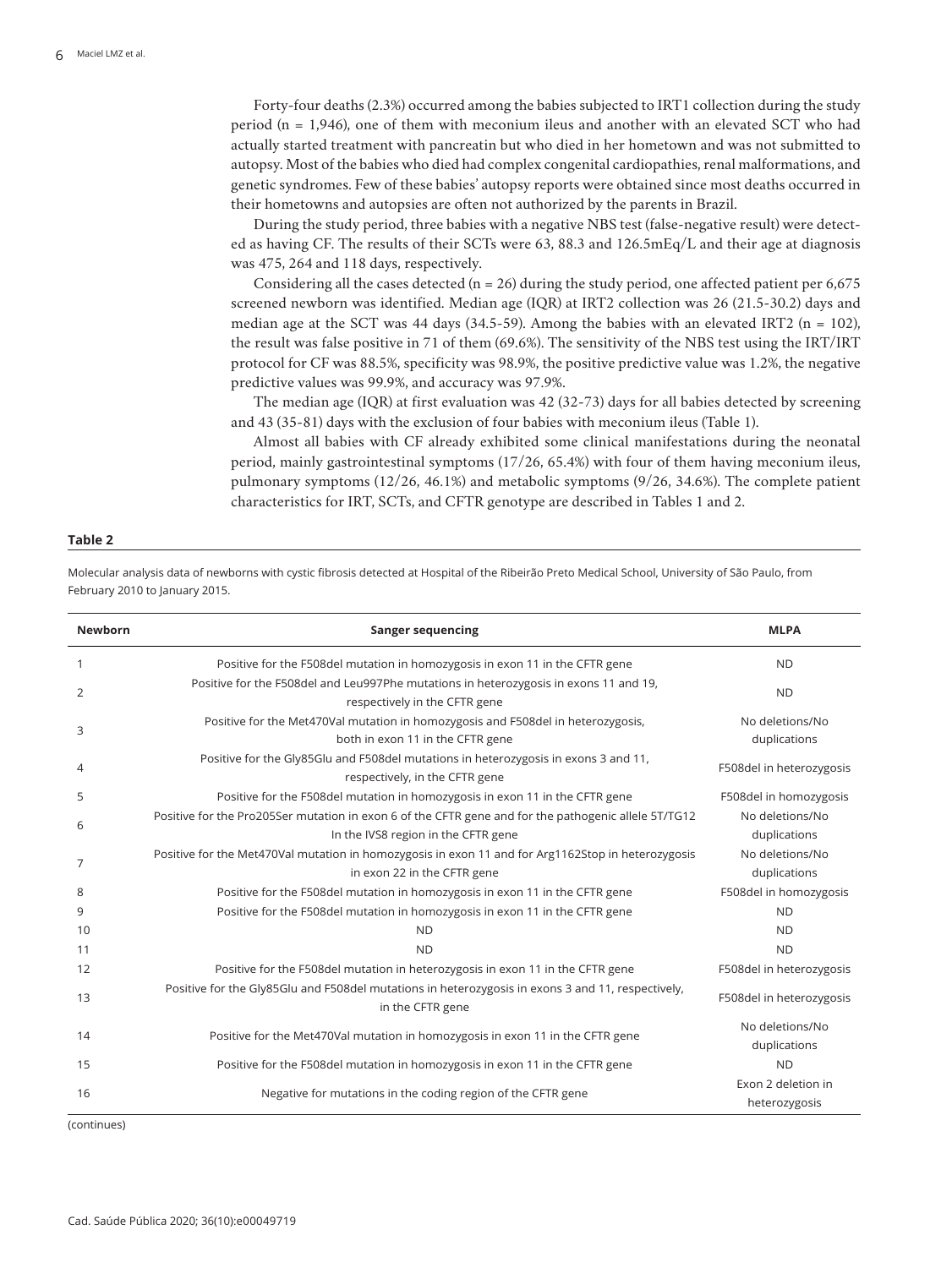#### **Table 2 (continued)**

| <b>Newborn</b> | Sanger sequencing                                                                                                                            | <b>MLPA</b>                     |
|----------------|----------------------------------------------------------------------------------------------------------------------------------------------|---------------------------------|
| 17             | Positive for the Ala349Pro mutations in exon 8 of the CFTR gene and for the pathogenic allele 5T/TG12<br>In the IVS8 region in the CFTR gene | No deletions/No<br>duplications |
| 18             | Positive for the mutations I148N in exon 4 and. Ile 507del in exon 11, both in heterozygosis, in the CFTR<br>gene                            | <b>ND</b>                       |
| 19             | Positive for the Leu206Trp and F508del mutations in heterozygosis in exons 6 and 11,<br>respectively, in the CFTR gene                       | F508del in heterozygosis        |
| 20             | <b>ND</b>                                                                                                                                    | <b>ND</b>                       |
| 21             | Positive for mutations Arg117His e Gly542Stop in heterozygosis in exons 4 and 12,<br>respectively, in the CFTR gene                          | <b>ND</b>                       |
| $22*$          | <b>ND</b>                                                                                                                                    | ND.                             |
| $23*$          | <b>ND</b>                                                                                                                                    | <b>ND</b>                       |
| $24$ **        | <b>ND</b>                                                                                                                                    | <b>ND</b>                       |
| $25**$         | <b>ND</b>                                                                                                                                    | <b>ND</b>                       |
| $26***$        | <b>ND</b>                                                                                                                                    | <b>ND</b>                       |

CFTR: cystic fibrosis transmembrane regulatory; MLPA: Multiplex Ligation-dependent Probe Amplification assay; ND: not done.

\* Death;

\*\* False negative.

## **Discussion**

During the study period, 176,562 births occurred according to the System of Information about Liveborns (SINASC) and 173,571 NB were screened at HCFMRP-USP, demonstrating excellent program coverage (98.3%). IRT2 was collected in 93.4% of the babies and the frequency of IRT2 positivity was 5.3% among those with an elevated IRT1 and 0.6% considering the total number of babies screened. The screening test showed 88.5% sensitivity, but a high 98.9% specificity. The positive predictive value was 1.2%, demonstrating that one of the negative factors about neonatal screening was that 1,899 families of supposedly healthy babies needed to live with the expectation of their children having CF, with a reduction to 102 families during the period between IRT2 and the SCT. The median age of affected babies at the time of the SCT was 42 days and the median age at first evaluation was 43 days, which was a positive factor both for an early release of babies without a diagnosis of CF and for an early intervention in babies with the disease.

The original IRT/IRT screening protocol was adopted in Brazil in view of the ethnic heterogeneity of its population 12,13. In the US, the IRT/IRT protocol is used in only 10% of NBs and its use is declining due to its low sensitivity, delayed diagnosis and high rate of false-positive results compared to the IRT/DNA protocol, which also promotes the identification of CF heterozygote carrier families for genetic counseling. However, the use of DNA analysis has several potential disadvantages like the recognition of babies with misidentified paternity 17. A variation of the IRT/DNA method, called IRT/IRT/DNA, has been suggested, which requires the demonstration of persistent hypertrypsinogenemia for 1-2 weeks before DNA analysis 18. Although the time to diagnosis may be longer than in the IRT/DNA programs, IRT/IRT/DNA screening is more sensitive and detects fewer carriers 19.

Sanders et al. 20, in 2012, compared ages at diagnosis, genotyping, SCT, and first visit to a CF Center between US states that used serial IRT/IRT levels and states that used IRT/DNA analysis. In states using IRT/DNA, the babies were younger at the time of diagnosis (median 2.3 weeks versus 4.0 weeks, p < 0.001) or genotyping (0.7 weeks versus 5.3 weeks, p < 0.001), and the initial visit to the CF center occurred earlier (5.9 weeks versus 7.7 weeks,  $p = 0.008$ ). At our center, the median age of affected babies at the first evaluation was 42 days and 43 days when excluding the babies with meconium ileus. Among the diagnosed cases, three did not harvest the IRT2 and one of them had the late collection (Figures 2 and 3). The diagnosis was made by the SCT performed at 51, 82, 90, and 97 days of life.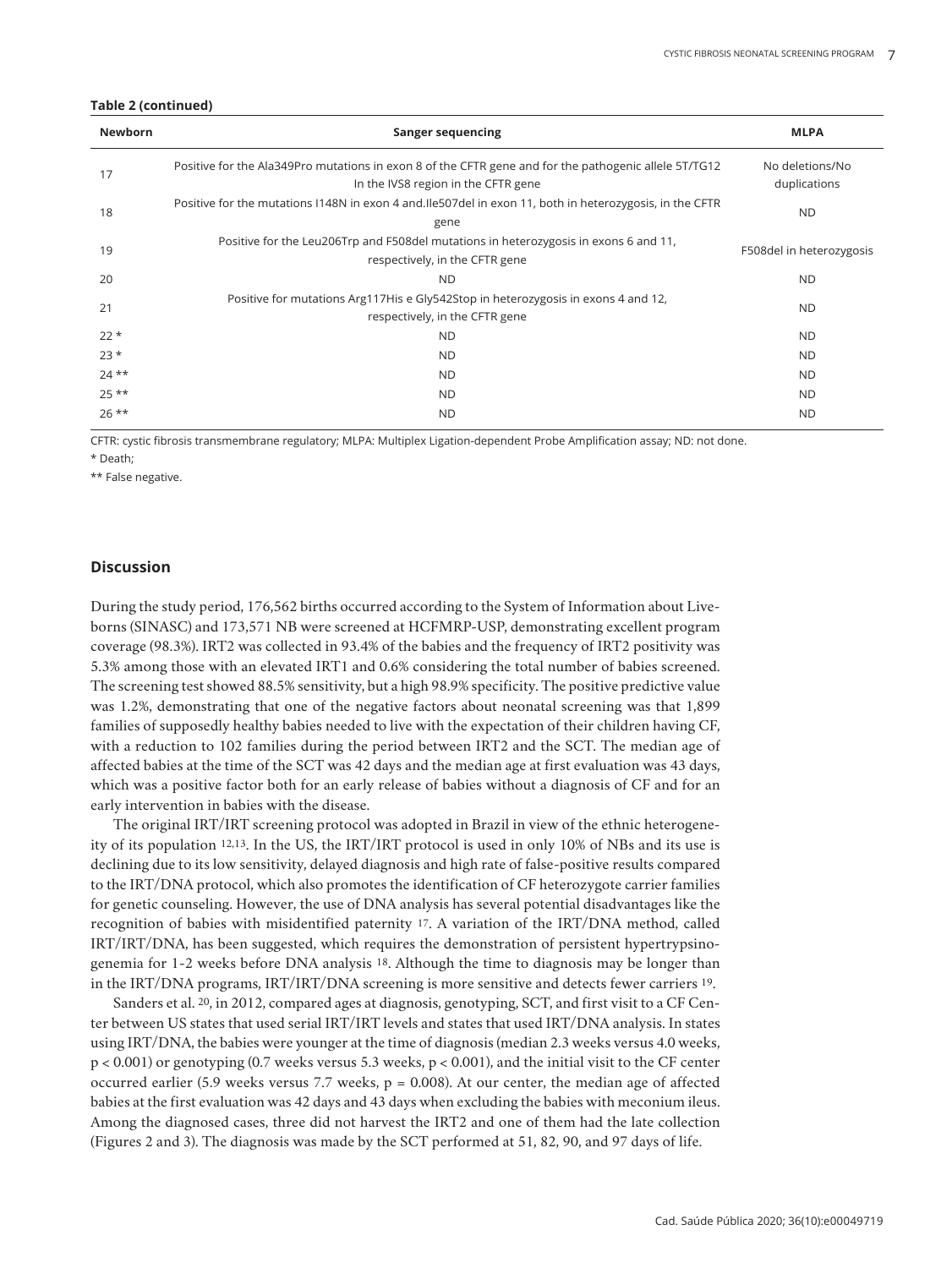The early age at the beginning of treatment at our center reflects the effort of the persons involved in the program so that, even though using the IRT/IRT protocol and despite the fact that a large number of babies did not perform the IRT2 or had a late collection. The SCT was performed in a timely manner for the babies to receive an early diagnosis and treatment comparable to those for the babies who were screened by the IRT/DNA protocol in the study by Sanders et al. 20.

Three babies had the CF diagnosis despite a negative NBS test. The diagnosis was made on a clinical basis and the interval until the beginning of treatment for these babies was longer compared to that of the other screened children, i.e., 118, 264, and 475 days of life under quite precarious health conditions. A delayed diagnosis of CF due to a previously negative NBS test indicates the need for further information including CF in the differential diagnosis of some diseases regardless of the NBS test 21. Fritz & Farell 21 estimated 70 cases of false-negative results among 4,038,560 babies screened per year in the US using the IRT/DNA or IRT/IRT protocol. Thus, clinical and laboratory signs and symptoms suggestive of CF should not be ignored since a delayed diagnosis may have serious or even lethal consequences.

The frequency of CF in the present population was one in 6,675 screened newborns, a slightly higher value than that reported in a pilot study at this same center (1:8,403) involving a smaller number of babies and those reported for other Brazilian states (Paraná 1:9,520, Santa Catarina 1:8,776; Minas Gerais: 1:9,115) 22,23,24.

Most of the babies with CF already showed some clinical manifestations at diagnosis (Table 1), although none of them had been diagnosed previously. The lack of a diagnosis even in the presence of clinical manifestations underscores the importance of the test for the population involved since the mean age at diagnosis is higher without NBS.

Improved nutrition was the primary benefit of CF-NBS identified in the randomized controlled trial conducted by Farrell et al. 25 and continues to be the most significant outcome of an early diagnosis 26. Tluczek et al. 27 reported no difference in pulmonary function or quality of life outcomes between screening and control patients when controlling for pancreatic function and Pseudomonas aeruginosa infection. However, other studies indicate a protective benefit of CF-NBS for nutritional status and pulmonary function as well as reduced complications 28,29.

Previously considered lethal in infancy and childhood, CF has now permitted a median survival of 50 years of age in affected patients, mainly thanks to an early diagnosis through NBS, recognition of mild forms, and an aggressive therapeutic attitude.

Most of the affected babies studied here were subjected to a genetic study and the mutation most frequently detected was that most commonly encountered in all populations, i.e., F508del, which is detected in approximately 70% of CF cases around the world 30.

Therefore, due to the heterogeneity of clinical features already described in CF, it becomes important to include the screening for mutations in the CFTR gene in the CF-NBS. Thus, the majority of suspected cases of CF would be detected early, favoring early treatment and management of the disease.

In conclusion, the incidence of CF among the screened babies was 1:6,675. The median age at IRT1 collection of the babies with altered results was five days. Because of an active search, most babies (93.4%) came for IRT2 collection at a median age of 26 days, a time that will need to be reduced in order to obtain an earlier diagnosis. The median age at the first evaluation for babies with confirmed diagnosis, excluding those with meconium ileus, was 43 days. Neonatal screening permitted the beginning of treatment at an earlier age, although most babies already showed some clinical manifestations of the disease. Considering the false negative results of CF-NBS and the early onset of clinical manifestations of the disease in this study, pediatricians should be aware of the diagnosis of CF even in children with negative test.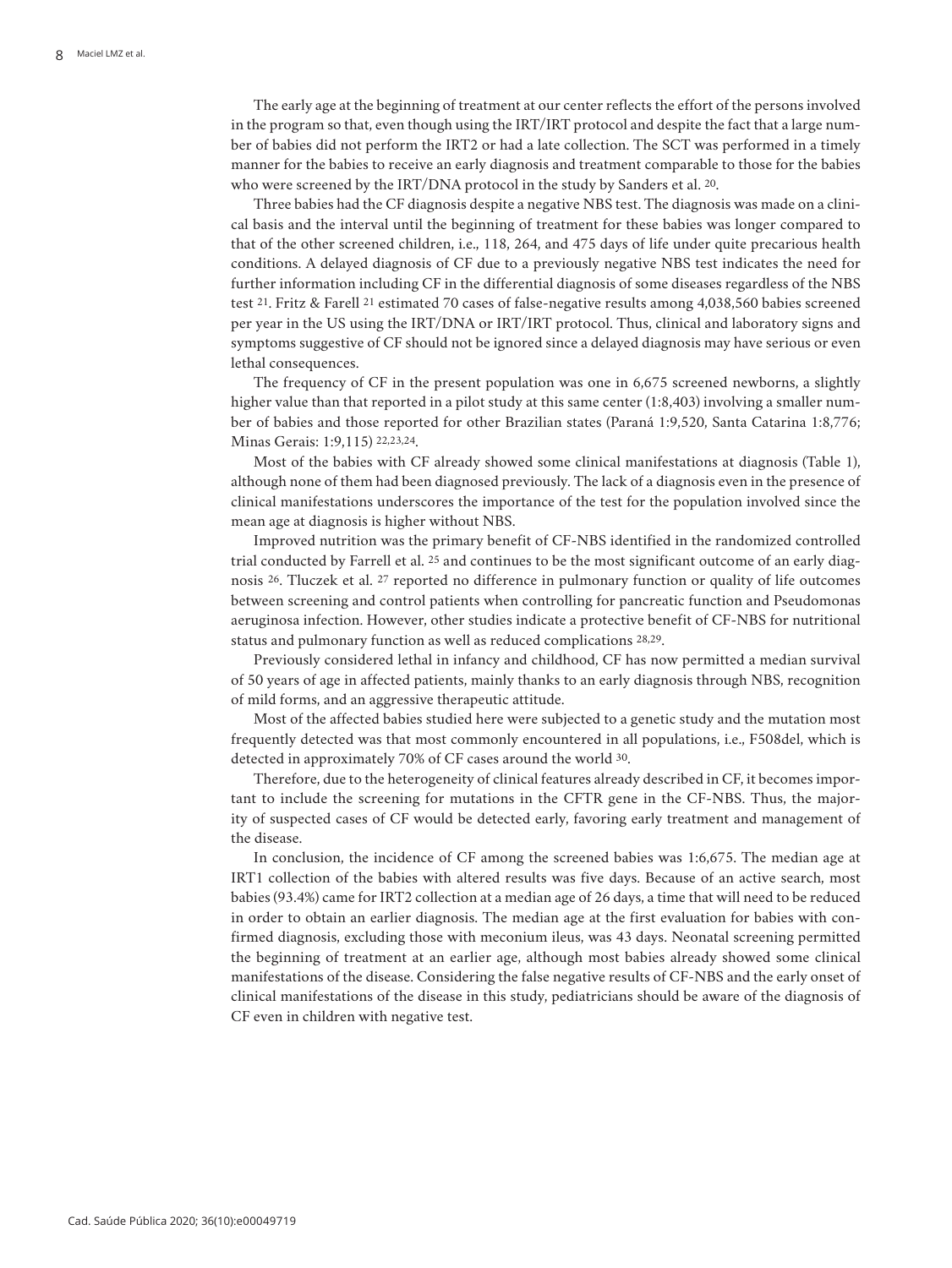# **Contributors**

All authors contributed in the conception and design, acquisition of data, analysis and drafting of the manuscript.

# **Additional informations**

ORCID: Léa Maria Zanini Maciel (0000-0003- 1447-0794); Patrícia Künzle Ribeiro Magalhães (0000-0003-2564-7903); Ieda Regina Lopes Del Ciampo (0000-0002-7862-0221); Maria Luísa Barato de Sousa (0000-0002-0787-9412); Maria Inez Machado Fernandes (0000-0002-0737-5062); Regina Sawamura (0000-0001-9688-9382); Rober ta Rodrigues Bittar (0000-0002-9660-6677); Greice Andreotti de Molfetta (0000-0003-0946-5704); Wilson Araújo da Silva Júnior (0000-0001-9364- 2886).

## **References**

- 1. Comeau AM, Parad RB, Dorkin HL, Dovey M, Gerstle R, Haver K, et al. Population-based newborn screening for genetic disorders when multiple mutation DNA testing is incorporat ed: a cystic fibrosis newborn screening model demonstrating increased sensitivity but more carrier detections. Pediatrics 2004; 113:1573- 81.
- 2. Sontag MK, Hammond KB, Zielenski J, Wa gener JS, Accurso FJ. Two-tiered immunoreac tive trypsinogen-based newborn screening for cystic fibrosis in Colorado: screening efficacy and diagnostic outcomes. J Pediatr 2005; 147(3 Suppl):S83-8.
- 3. Parad RB, Comeau AM. Newborn screening for cystic fibrosis. Pediatr Ann 2003; 32:528- 35.
- 4. Raskin S, Pereira-Ferrari L, Caldeira Reis F, Abreu F, Marostica P, Rozov T, et al. Incidence of cystic fibrosis in five different states of Bra zil as determined by screening of p.F508del, mutation at the CFTR gene in newborns and patients. J Cyst Fibros 2008; 7:15-22.
- 5. Rodrigues R, Magalhaes PKR, Fernandes MIM, Gabetta CS, Ribeiro AF, Pedro KP, et al. Neonatal screening for cystic fibrosis in São Paulo State, Brazil: a pilot study. Braz J Med Biol Res 2009; 42:973-8.
- 6. Tsui L, Rommens J, Kerem B, Rozmahel R, Zielenski J, Kennedy D, et al. Molecular genet ics of cystic fibrosis. Adv Exp Med Biol 1991; 290:9-17.
- 7. Cystic Fibrosis Mutation Database. http:// www.genet.sickkids.on.ca/ (accessed on 28/ Nov/2017).
- 8. Crossley JR, Elliott RB SP. Dried-blood spot screening for cystic fibrosis in the newborn. Lancet 1979; 1:472-4.
- 9. Castellani C, Massie J, Sontag M, Southern KW Newborn screening for cystic fibrosis. Lancet Respir Med 2016; 4:653-61.
- 10. Wilcken B. Newborn screening for cystic fi brosis: techniques and strategies. J Inherit Metab Dis 2007; 30:537-43.
- 11. Rock MJ, Mischler EH, Farrell PM, Wei LJ, Bruns WT, Hassemer DJ, et al. Newborn screening for cystic fibrosis is complicated by age-related decline in immunoreactive tryp sinogen levels. Pediatrics 1990; 85:1001-7.
- 12. Gregg RG, Simantel A, Farrell PM, Koscik R, Kosorok MR, Laxova A, et al. Newborn screen ing for cystic fibrosis in Wisconsin: compari son of biochemical and molecular methods. Pediatrics 1997; 99:819-24.
- 13. Narzi L, Lucarelli M, Lelli A, Grandoni F, Ci cero SL, Ferraro A. Comparison of two differ ent protocols of neonatal screening for cystic fibrosis. Clin Genet 2002; 62:245-9.
- 14. Gibson L, Cooke R. A test for concentration of electrolytes in sweat in cystic fibrosis of the pancreas utilizing pilocarpine by iontophore sis. Pediatrics 1959; 23:545-9.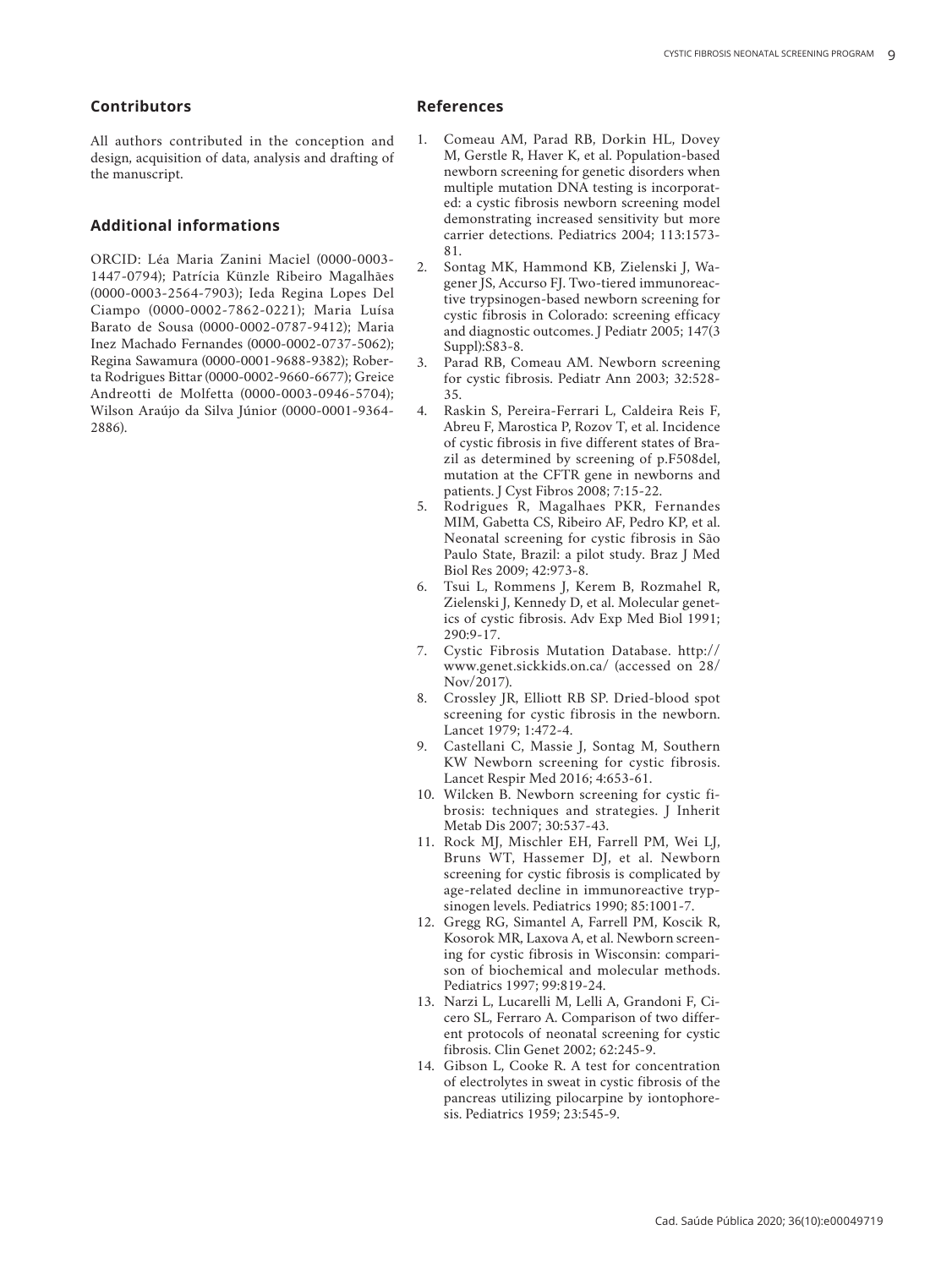- 15. Scharles O, Scharles S. A simple and accurate method for the determination of chloride in biological fluids. J Biol Chem 1941; 140:879- 84.
- 16. Grosse SD, Boyle CA, Botkin JR, Comeau AM, Kharrazi MRM. Newborn screening for cystic fibrosis: evaluation of benefits and risks and recommendations for state newborn screen ing programs. MMWR Recomm Rep 2004; 53(RR-13):1-36.
- 17. Wilfond BS, Fost N. The cystic fibrosis gene: medical and social implications for heterozy gote detection. JAMA 1990; 263:2777-83.
- 18. Padoan R, Genoni S, Moretti E, Seia M, Giunta A, Corbetta C. Genetic and clinical features of false-negative infants in a neonatal screening programme for cystic brosis. Acta Paediatr 2002; 91:82-7.
- 19. Sontag MK, Lee R, Wright DB, Freedenberg D, Sagel SD. Improving the Sensitivity and posi tive predictive value in a cystic fibrosis new born screening program using a repeat immu noreactive trypsinogen and genetic analysis. J Pediatr 2016; 175:150-8.e1.
- 20. Sanders DB, Lai HJ, Rock MJ, Farrell PM. Comparing age of cystic fibrosis diagnosis and treatment initiation after newborn screening with two common strategies. J Cyst Fibros 2012; 11:150-3.
- 21. Fritz A, Farrell P. Estimating the annual number of false negative cystic fibrosis new born screening tests. Pediatr Pulmonol 2012; 47:207-8.
- 22. Santos G, Domingos M, Wittig E, Riedi C, Rosário N. Neonatal cystic fibrosis screening program in the state of Paraná: evaluation 30 months after implementation. J Pediatr (Rio J.) 2005; 81:240-4.
- 23. Honorio L, Ludwig Neto N, Barbosa E, Perin N, Gastaldi L, Ferreira J. Avaliação da tria gem neonatal para fibrose cística no Estado de Santa Catarina. J Bras Pneumol 2006; 32(1 Suppl):1-16.
- 24. Reis F, Melo S, Vergara A. Programa de tria gem neonatal para fibrose cística de Minas Ge rais. J Bras Pneumol 2006; 32(1 Suppl):1-16.
- 25. Farrell PM, Kosorok MR, Laxova A, Shen G, Koscik R, Bruns WT, et al. Nutritional bene fits of neonatal screening for cystic fibrosis. N Engl J Med 1997; 337:963-9.
- 26. Salvatore D, Buzzetti R, Baldo E, Pia M, Lucidi V, Manunza D, et al. An overview of interna tional literature from cystic fibrosis registries 2 . Neonatal screening and nutrition/growth. J Cyst Fibros 2010; 9:75-83.
- 27. Tluczek A, Becker T, Laxova A, Grieve A, Gilles CNR, Rock MJ, et al. Relationships among health-related quality of life, pulmo nary health, and newborn screening for cystic fibrosis. Chest 2011; 140:170-7.
- 28. Rosenfeld M, Emerson J, Mcnamara S, Joubran K, Retsch-bogart G, Graff GR, et al. Baseline characteristics and factors associated with nu tritional and pulmonary status at enrollment in the cystic fibrosis EPIC observational co hort. Pediatr Pulmonol 2010; 45:934-44.
- 29. Accurso FJ, Sontag MK, Wagener JS. Compli cations associated with symptomatic diagnosis in infants with cystic fibrosis. J Pediatr 2005; 147(3 Suppl):S37-41.
- 30. Bombieri C, Castellani C. Genotypes and phe notypes in cystic fibrosis and cystic fibrosis transmembrane regulator – related disorders. Semin Respir Crit Care Med 2015; 36:180-93.